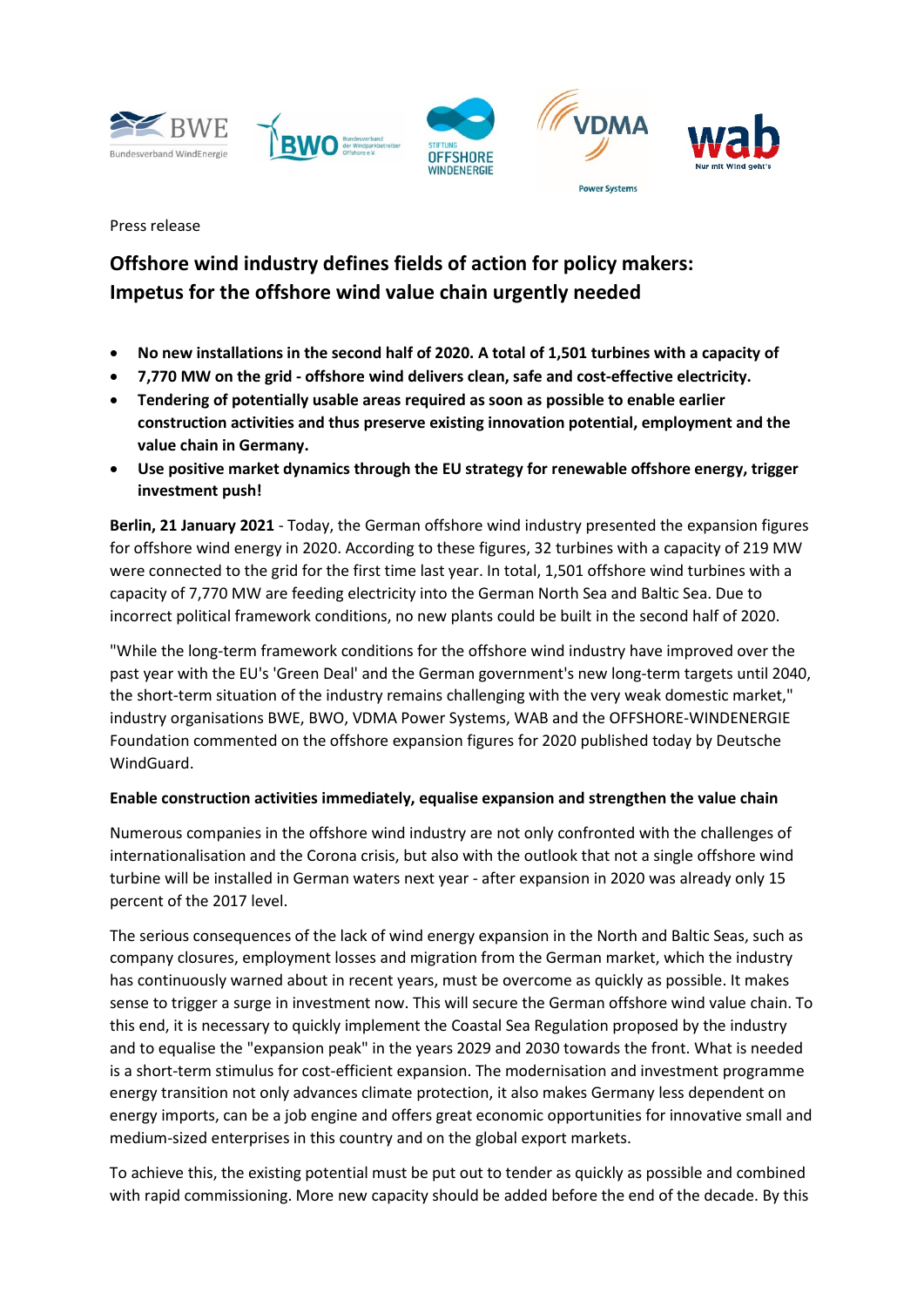the German government's expansion target of 20 gigawatts by 2030 can be safely achieved. "Bringing forward investments now helps the economy and climate protection in equal measure. Offshore wind power is essential as the foundation of the energy transition for German and European climate targets." said the representatives of the industry associations.

### **Spatially secure offshore expansion targets**

Emerging conflicts of use with shipping, marine and nature conservation must be resolved pragmatically so that the achievement of the defined goals is not prevented through the back door. In order to defuse conflicts of use to some extent, the EU Commission developed the co-use approach. According to this approach, the scarce marine space should - if possible - be used by several actors at the same time. This idea should be further developed and also increasingly applied in Germany. It is right that the expansion of wind energy plants at sea must take existing forms of use into account and also be compatible with nature. However, it is also true that we can only prevent a displacement or shortage of habitats for many species in the long term if the goals of the Paris Climate Agreement are met.

## **Develop the market framework for offshore wind energy and "green" hydrogen further**

The next legislative period must be used urgently to initiate a fundamental reform of the electricity market design and the refinancing of offshore wind projects. The current market design is designed to finance conventional generation with fuel costs. Therefore, the industry continues to advocate for the further development of the market design with the aim of relieving the burden on consumers and the economy and creating an attractive investment framework for national and international investors of all stakeholder groups. In this context, the introduction of contracts for difference should also be considered.

Since direct electrification is not possible in all sectors of the economy, synthetic energy sources based on renewable energies are an indispensable element for complete decarbonisation. The industry organisations expressly welcome the National Hydrogen Strategy and the associated approach of developing a comprehensive energy industry and industrial policy strategy that takes the entire value chain of technologies, components, production, storage, infrastructure and logistics into account. "Green" hydrogen needs a market-based foundation. CO2 pricing in the transport and heat sectors with a simultaneous reduction or restructuring of the EEG levy and financial burdens through other levies and taxes are steps in the right direction.

For better planning of hydrogen projects, a concrete and binding volume target to produce "green" hydrogen from offshore wind energy and reliable procurement mechanisms are also needed. Last but not least, the areas that have so far been earmarked for the production of "green" hydrogen at sea and are not connected are insufficient and must be expanded as quickly as possible.

## **Harnessing positive market momentum through EU strategy**

The EU wants to expand offshore wind to 300 GW by 2050. This shows the great export potential. The announcement to revise the EU climate target for 2030 must be backed up by a faster expansion of offshore wind energy. Furthermore, the Green Deal is an investment offensive for Europe's energy sector and needs a clear framework to trigger production and value creation in Europe.

In order to secure the expansion targets in the long term and enable European planning, Germany also needs an expansion target for 2050. In addition, European and international cooperation - as recently called for by the North Sea Energy Cooperation under German chairmanship - should be further developed.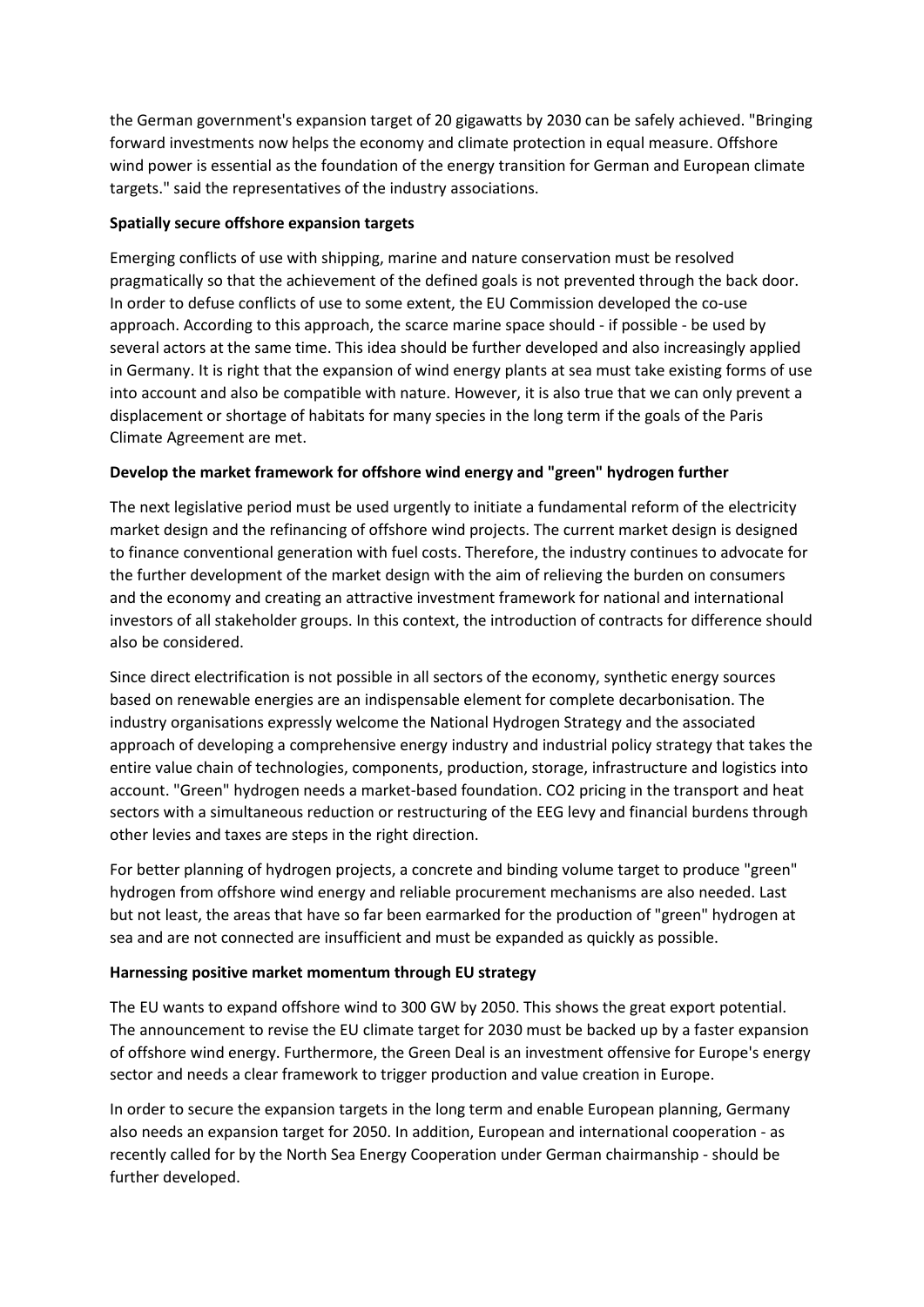### *About the annual figures "Status of offshore wind energy expansion in Germany"*

*In the Deutsche WindGuard analysis, the expansion figures for offshore wind energy have been collected separately from those for onshore wind energy since 2012. The clients are the German Wind Energy Association (BWE), the German Offshore Wind Farm Operators Association, the Offshore Wind Energy Foundation, VDMA Power Systems and WAB e.V..*

#### **About the German Wind Energy Association e.V. (BWE)**

As a member of the German Renewable Energy Federation (BEE), the BWE represents the entire wind energy sector with its more than 20,000 members. Together, the supplier and manufacturer industry anchored in the German mechanical engineering sector, project developers, specialised lawyers, the financial sector as well as companies from the areas of logistics, construction, service/maintenance and storage technologies, electricity traders, grid operators and energy suppliers ensure that the BWE is the first point of contact for politics and business, science and the media on all issues relating to wind energy.

#### **About the Federal Association of Offshore Wind Farm Operators e.V. (BWO)**

The German Offshore Wind Farm Operators Association (BWO) represents all companies that plan, construct and operate offshore wind farms in Germany. The BWO is the central point of contact for politicians and authorities at federal level on all issues relating to offshore wind power.

#### **About the OFFSHORE-WINDENERGIE Foundation**

The non-profit foundation of German industry for the utilisation and research of offshore wind energy was founded in 2005 on the initiative of the industry and under the moderation of the Federal Ministry for the Environment, Nature Conservation and Nuclear Safety (BMU). The aim of the foundation is to consolidate the role of offshore wind energy in the energy mix of the future in Germany and Europe and to promote its expansion in the interests of environmental and climate protection.

#### **About VDMA Power Systems**

VDMA Power Systems is a trade association of the German Engineering Federation VDMA e.V. The trade association represents the interests of manufacturers of wind energy and hydropower plants, fuel cells, thermal plants and storage systems in Germany and abroad. For all of them, VDMA Power Systems serves as an information and communication platform for all industry topics such as energy policy, legislation, market analyses, trade fairs, standardisation and press and public relations.

#### **About the WAB e.V.**

The WAB, based in Bremerhaven, is the nationwide contact for the offshore wind industry, the onshore network in the Northwest and promotes the production of "green" hydrogen from wind power. More than 250 smaller and larger companies as well as institutes from all areas of the wind industry, the maritime industry and research belong to the association.

#### **Press contact persons:**

Bundesverband der Windparkbetreiber Offshore e.V. Lena Botter +49 30 – 28 44 93 40

Bundesverband WindEnergie e.V. Frederick Keil +49 30 212341-217 [f.keil@wind-energie.de](mailto:f.keil@wind-energie.de)